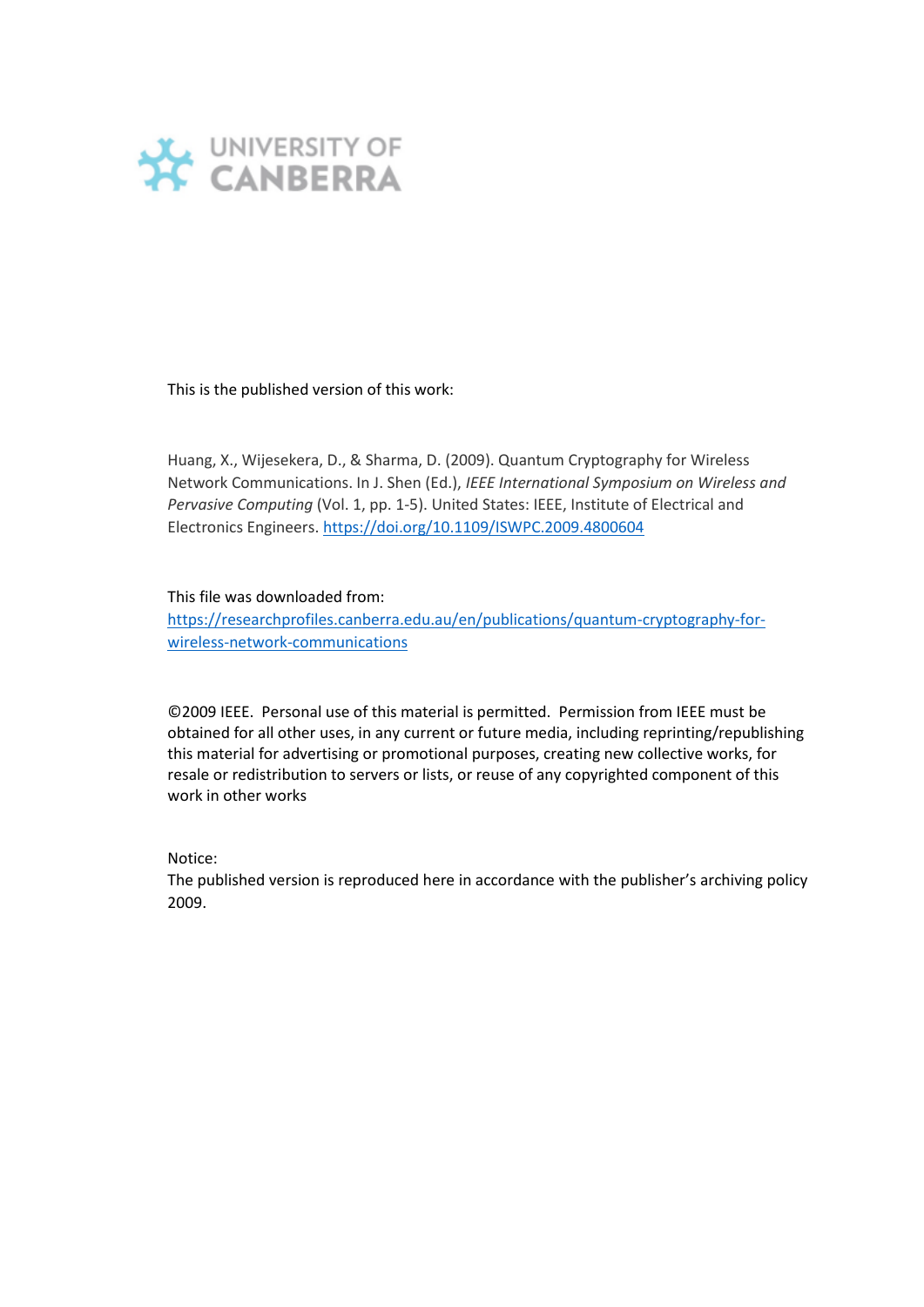# **Quantum Cryptography for Wireless Network Communications**

Xu Huang, Shirantha Wijesekera, and Dharmendra Sharma Faculty of Information Sciences and Engineering University of Canberra, ACT 2601, Australia

*{Xu.Huang, Shirantha.Wijesekera, Dharmendra.Sharma}@canberra.edu.au*

Abstract - It is well known that wireless networks **have become one of the most important part used communication systems, in particular for ubiquitous computing. However, providing secure communication for wireless networks has become one of the prime concerns. Quantum cryptography, namely Quantum Key Distribution (QKD), offers the promise of unconditional security. In this paper, we shall extend our previous research work to a new method of integrating quantum cryptography for key distribution in 802.11 wireless networks. Our contributions, based on our previous results [1], are as follows: (a) We shall show how QKD can be used in IEEE 802.11 wireless networks to securely distribute the keys. (b) We shall introduce a method that take the advantage of mutual authentication features offered by some EAP variants of 802.1X Port-Based Network Access Control. (c) Finally, we present a new code called Quantum Message Integrity Code (Q-MIC) which provides mutual authentication between the two communication parties and its implementation** 

## **I. Introduction**

It is obviously fact we face that wireless networks are becoming ubiquitous in homes, offices and enterprises with its ability to provide high-speed high-quality information exchange between portable devices**.** As the wireless communication has gone through rapid advancements during the last few decades, an increasing number of government agencies, businesses and home users are either using, or considering using, wireless technologies in their environments [24]. Therefore it is obvious that in the near future wireless technology will dominate the communication industry. While wireless networks and its applications are becoming popular every day, security issues associated with it have become a great concern. In this paper we are going to make a novel method to create an implementation of quantum cryptography for key distribution in 802.11 networks.

As wireless communications use the airwaves, they are intrinsically more vulnerable to interceptions and attacks than its wired counterparts. As the service become more popular, there are a great number of security risks associated with the current wireless protocols and encryption methods [6, 8]. Some of the common types of attacks against

wireless networks are; Denial of Service (DoS) attacks, Identity theft (MAC spoofing), Man-in-themiddle attacks, ARP poisoning, etc. DoS attacks are typically associated with 802.11 wireless communications [24].

Based on the laws of physics, quantum cryptography allows exchange of cryptographic key between two remote parties with unconditional security. The foundation of quantum cryptography lies in the Heisenberg uncertainty principle, which states that certain pairs of physical properties are related in such a way that measuring one property prevents the observer from simultaneously knowing the value of the other. So that act of an eavesdropper intercepting a photon will irretrievably change the information encoded on that photon, thereby detecting any security breach. It uses quantum states of photons to transfer cryptographic key material. Quantum cryptography is used to produce and distribute a key, known as Quantum Key Distribution (QKD). Several QKD protocols such as BB84 [7], B92 [20] and six-state [18] exist as of now. Out of those, BB84 is more popular and widely used in practical networks [25]. As the nature of BB84 and B92 [7, 18, 20, 21, 22] we have chosen a variation of BB84 called SARG04 (Scarani, Acin, Ribordy, and Gisin) [21] to employ in our current work. SARG04 is robust against photon-number splitting (PNS) attack [21, 22]. Explaining how SARG04 protocol works is not in scope of this paper. QKD has gone through significant advancements in optical networks [17, 19, 26, 27]. However, QKD with respect to free-space is showing rather slow progress. One of the main reasons for this slow progress in free space photon transmission is the difficulty in providing Line-Of-Sight (LOS) between the transmitter and the receiver for long distances. However, there are some papers discussed this issue [23, 28], we may use different models for different situations of the multi-path communication channels, such as almost-LOS (ALOS), quasi-LOS (QLOS), non-LOS (NLOS) with responding statistic distributions, which will not be discussed in our current paper.

In our work, we target the IEEE 802.11 wireless network to integrate with quantum cryptography.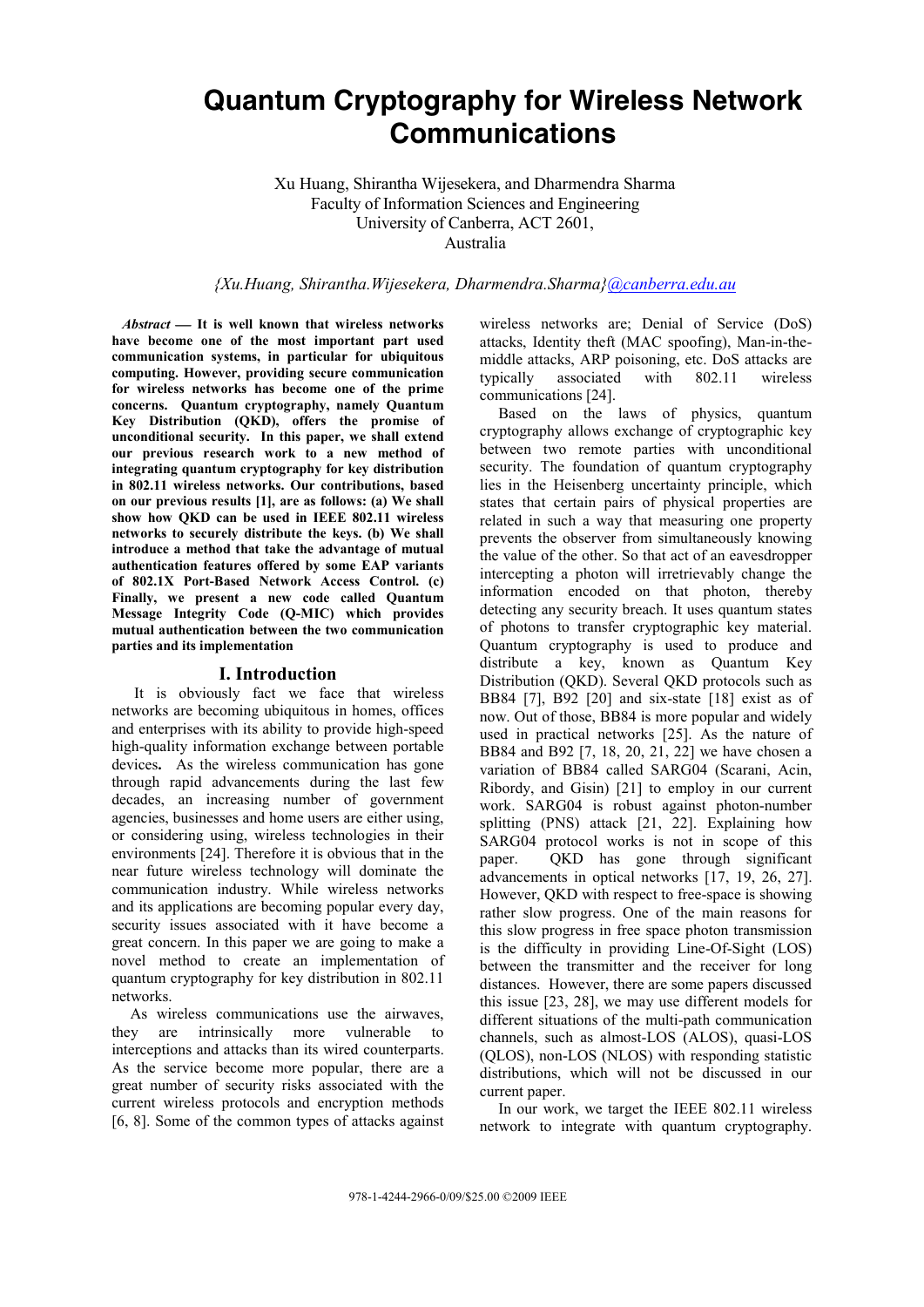Since the coverage area of 802.11 network small, the line-of-sight issue between the participating entities can be minimized. Also, for such a small distances, the impact to the photon transmission from environmental conditions such as noise is very low. Also we shall discuss this with statistic models in another paper to focus on ALOS and QLOS cases.

The IEEE 802.11 [2] wireless local area networks seem to present high interest to be used with quantum cryptography due to various reasons [7]. In fact, put the statistic models aside, one of the main advantages we can take is the range of coverage offered by IEEE 802.11 networks. The range of a typical WLAN node is about 100 m. So that 802.11 networks deployed in places like coffee shops, air ports, conference halls etc. This offers the line-ofsight path between the users and network apparatus.

On the other hand the applications that make use of 802.11 requires secured communication path with the service provider. Quantum cryptography has the potential to offer this much needed secured data communications for 802.11 wireless networks. Hence it is worth exploring the possibility of using Quantum Cryptography in 802.11 WLANS.

## **II. IEEE 802.11i Standard**

 Before we introduce our new protocol, we need to have a closer look at IEEE 802.11i standard as some of which we shall introduce into our current work. The security of 802.11 is defined by Wired Equivalent Privacy (WEP). However WEP was identified by cryptanalysts to have severe security weaknesses. As a result of this, an amendment to the IEEE 802.11 standard called IEEE 802.11i [3] was approved in 2004.

IEEE 802.11i is designed to provide enhanced security in the Medium Access Control (MAC) layer for 802.11 networks. It defines two classes of security algorithms: Robust Security Network Association (RSNA) and Transition Security Network (TSN). IEEE 802.11i describes two new confidentiality algorithms to address those two cipher suites, namely Temporal Key Integrity Protocol (TKIP) and Counter-mode/CBC-MAC Protocol (CCMP) respectively [12]. IEEE 802.1X offers an effective framework for authenticating, managing keys and controlling user traffic to protect large networks. It employs the Extensible Authentication Protocol (EAP) [13] to allow a wide variety of authentication mechanisms, which we are going to keep it in our current work.

It is noted that 802.1X authentication process happen among three main elements. The Authenticator or the Access Point allows only the supplicants who are authorized by the authentication server to gain access to the network.

RSNA defines two types of key hierarchies to divide initial key material into useful keys. The two

key hierarchies are: Pairwise key hierarchy, which is used to protect unicast traffic and, Group key hierarchy which is used to protect multicast and broadcast traffic. We can show the Pairwise key hierarchy in Figure 1.



# **III. QKD for Wireless Networks**

As described in above, wireless networks are subject to various security risks. Exchanging data over a wireless network must be done with great care because traffic interceptions in wireless networks are much easier. Therefore, in order to provide privacy for the users, it is essential to authenticate users with the network elements. Although there are lots of researches are happening to improve this daunting task of providing secure data communication to users, they are still subject to security attacks. Quantum cryptography or QKD is one area that did not get enough attention in wireless networks so far with respect to providing secrete key distribution. Even though there are lots of things need to be investigated before this technology applies to the real world. Our current work is part of the contributions toward to the final successful target. In this section we are going to build a bridge between QKD and wireless networks.

It is well known that the classical public-key cryptography uses asymmetric keys, with one that is private and another one that is public. The receiving station uses the matching private key to decrypt the data upon reception. Each station keeps their private key hidden in order to avoid compromising encrypted information. In addition, to protecting information from hackers, stations can use public key cryptography to authenticate themselves to other stations or access points. The intrinsic weakness of this classical public-key cryptography is based on the fact that the private key is always linked mathematically to the public key [14]. Due to this reason, it is always possible to attack a public-key system if the eavesdroppers equipped with sufficiently large computational resources. Therefore, the mathematical problem to derive the private key from public key must be as difficult as possible. Hence those systems cannot provide any indication of eavesdropping or guarantee the key security.

Quantum cryptography exploits the fundamental laws of quantum physics where nobody can measure a state of an arbitrary polarized photon carrying information without introducing disturbances.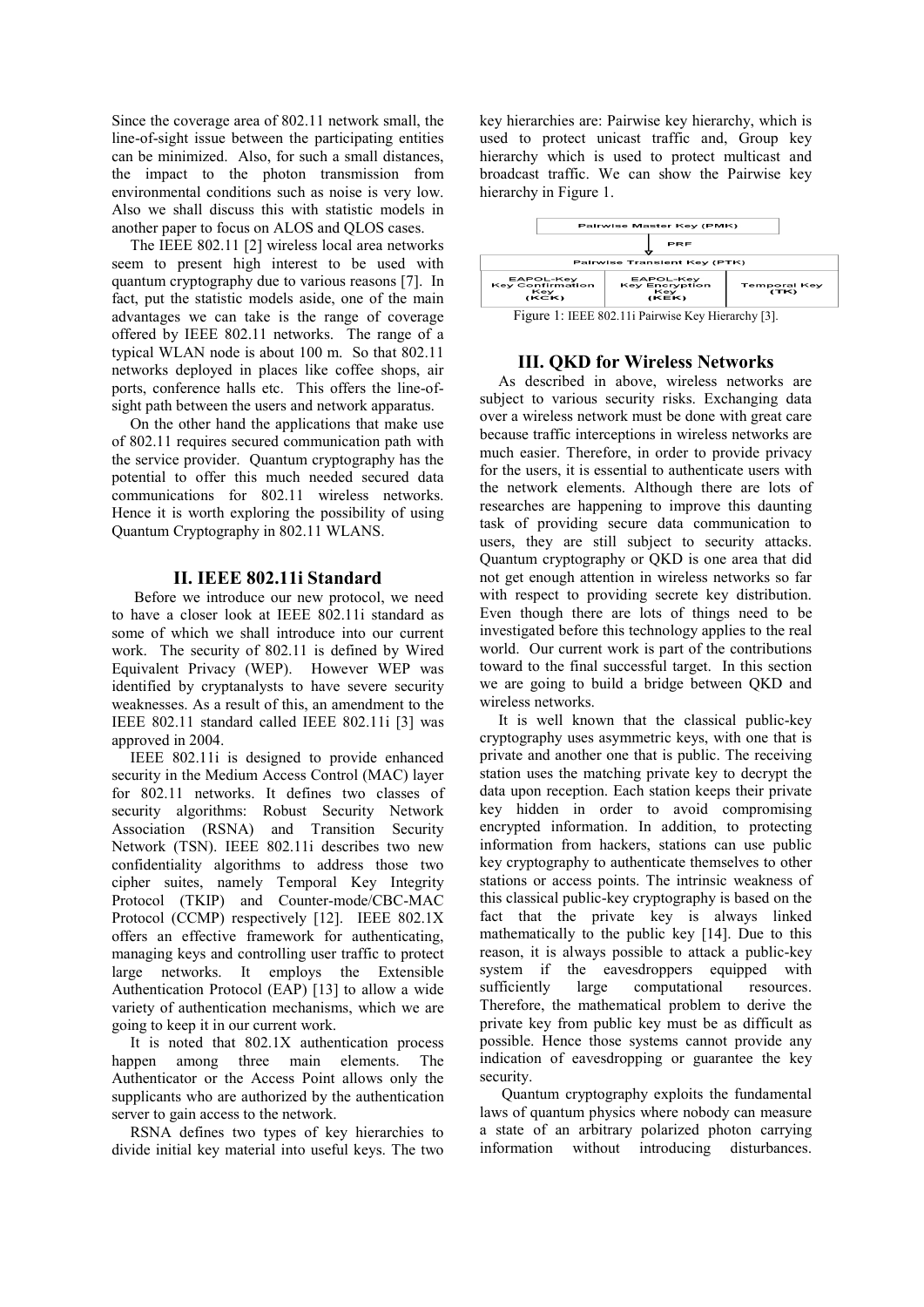Classical key distribution can always be passively monitored, without the legitimate users being aware that any eavesdropping has taken place. Whereas in quantum mechanics, any projective measurement will induce disturbances hence eavesdropping can be detected. Due to this reason, use of QKD in wireless key distribution will provide huge advantage with respect to data security.

In 802.11i networks there are two places where the mutual authentication can be employed. Firstly, by selecting a correct EAP type such as EAP-TLS, EAP-TTLS that offer mutual authentication during IEEE 802.1X authentication process. Secondly, the IEEE 802.11i 4-way handshake makes the mutual authentication happens in second and third messages. In the second message of 4-way handshake, authenticator receives the reply and message integrity code (MIC) from the supplicant. Authenticator checks the received and calculated MIC values to authenticate the Supplicant. In the third message, Authenticator sends the calculated MIC to the Supplicant. Supplicant then checks the MIC to authenticate the Authenticator, achieving mutual authentication.

#### **IV. The Proposed Protocol**

In our work, we paid special attention on the stage where the mutual authentication takes place in 802.11i networks. Therefore, we shall take the advantage of EAP types such as EAP-TLS, EAP-TTLS which offer mutual authentication, to merge 802.11i networks with QKD. In order to make QKD well match wireless communications, i.e. our aim is to introduce quantum key transmission soon after the 802.1X authentication is completed. The proposed protocol is shown in figure 2.

 As described in flow 13 of figure 1, the last message of 802.1X protocol is the EAPOL message giving the EAP Key from Authenticator to the Supplicant. Since the two parties are mutually authenticated at this stage, we know that this message is genuine. We use this message as the starting point of quantum transmission. By this way we can safely start the quantum key exchange. As soon as the Supplicant receives the EAP Key message, the communication switches to quantum channel.



 Once the photon transmission finishes, the communication switches back to classical wireless channel. Afterwards they complete the SARG04 quantum key exchange as shown in flows 3 to 6 of Figure 2. Due to atmospheric noise, dark counts in the photon detectors etc, lot of errors have been introduced into the transmission. Some of the transferred bits will get discarded during the final key recovery process of SARG04 protocol. Our next aim is to set the length of Q-Key equal to the length of PTK. For example, CCMP, PTK is 256 bits, while TKIP occupies 384 bits for PMK. So that we have to make sure the derived Q-Key will contain bits greater than or equal to the number of bits of PTK. We get this stripped Q-Key as the PTK.

Then from PTK, we can derive KEK, KCK and TK, while from KCK, MIC can be calculated. We shall use this MIC in our subsequent protocol messages to implement mutual authentication. In order to simplify the operation in wireless networks at this stage, Supplicant performs XOR operation with the MIC and the first set of bits of equal length in PMK. We call this resulted MIC as Quantum MIC (Q-MIC) and make the following protocol:

# *Q-MIC* = (*MIC*) XOR (*first bits of PMK equivalent to the length of MIC*)

The Supplicant then sends the Q-MIC to Authenticator as shown in flow 7 of Figure 2. Upon receiving Q-MIC, Authenticator verifies the Q-MIC. Since the Authenticator is in possession of all the keys, it can calculate its own Q-MIC and compares with the one came from the Supplicant. If they match, the Supplicant is authenticated.

Supplicant verifies the Q-MIC to authenticate the Authenticator, thus achieving the mutual authentication. From now on, both parties use TK to encrypt the data and start secure communication and also use the GTK for multicast applications if needed.

Recent research work explores some of the flaws of 4-way handshake [5, 6, 8, 16]. It was shown that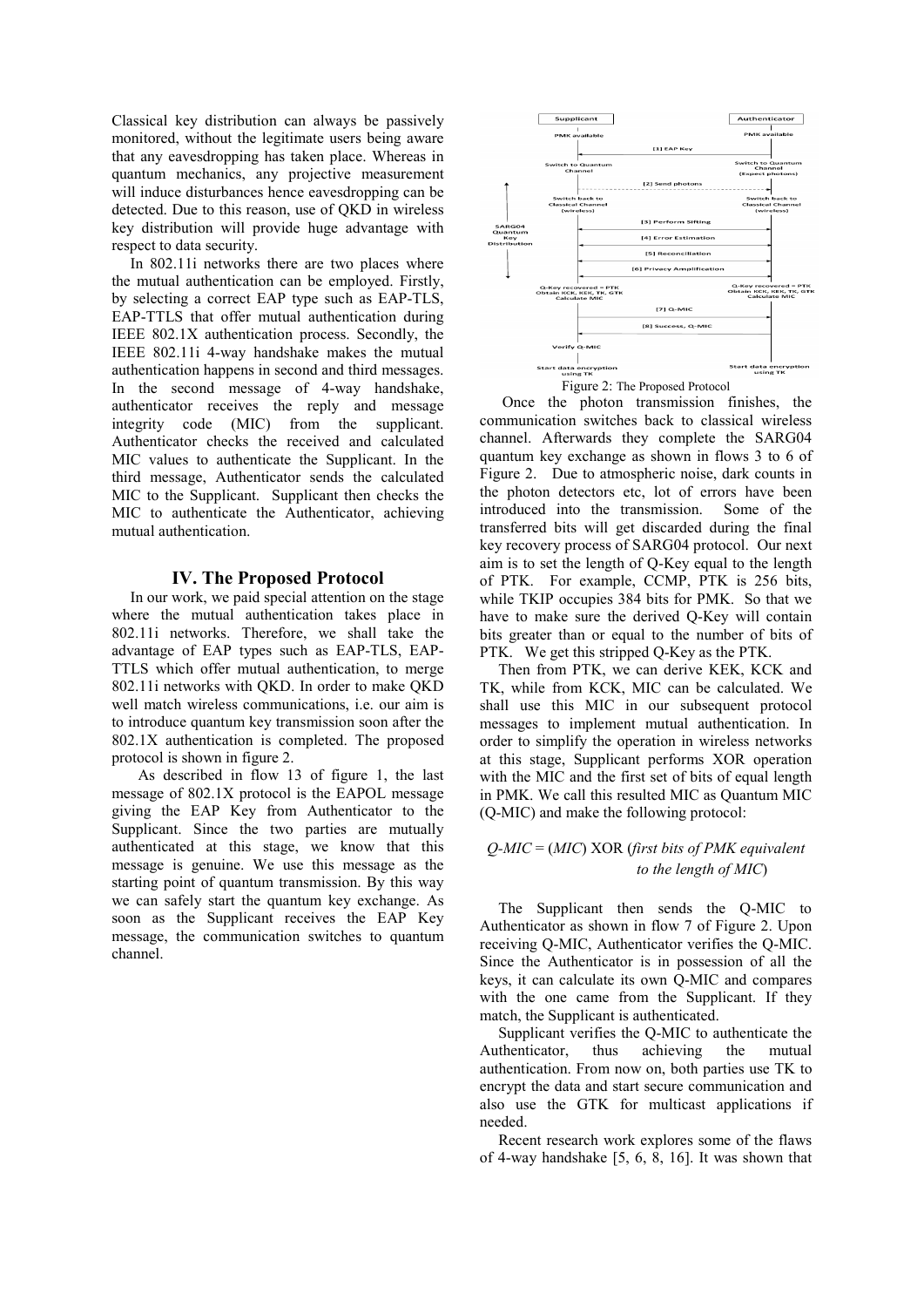the message 1 of 4-way handshake is subject to DoS attacks. For example, intruders can flood message 1 to the supplicant after the 4-way handshake has completed, causing the system to fail. Since key distribution of our protocol is done by the SARG04 protocol.

 In order to under our protocol let's assume an eavesdropper send a fake photon transmission towards Authenticator soon after the EAP Key message (flow 2 of Figure 2). Then once the Q-Key is derived by SARG04 process, supplicant sends Q-MIC to Authenticator in flow 7. Authenticator can check this Q-MIC value as it has all the ingredients to generate its own Q-MIC. Therefore, any fake SARG04 processes can be known at this stage.

## **V. Implementation of QKD**

 The Quantum key transmission happens in two stages, in terns of concepts, which can be shown in Figure 3. It is noted that in Figure 3 the Wi-Fi connections are classical channels and the "optical Fiber" channels are quantum channels.

**Stage1**:Quantum channel (one way communication) This transmission could happen in either through free space or optical fiber. At present this implementation is being done at the Lab.

**Stage 2**:Classical channel (two way communication) This phase deals with recovering identical secrete keys at both ends.



Figure 3. Simplified block diagram of a point-to-point QKD link in concept.

In terms of set up, as shown in Figure 4, the quantum channel is taking the task that using quantum cryptography to establish the key used for the encryption of user data in 802.11i, which is the TK.

When the quantum handshake completion the wireless Wi-Fi will either refuse the subscriber station to communicate data via the classical channel or take the subscriber station to access the Wi-Fi and the system becomes "normal" Wi-Fi working states, which will run the communications in the defined classical channels.

The quantum channel between Alice and Bob1 is shown in Fig. 4, the channel between Alice and Bob2 is similar. At Alice, laser pulses are generated by vertical cavity surface emitting lasers (VCSELs) and attenuated into single photon level. The polarization states of photons are set by polarizers according to corresponding protocol (B92 or BB84). Then

photons are combined and sent into a fiber through a non-polarizing beam splitter (NPBS).



Figure 4. Quantum channel implementing by optical fibers: schematic diagram of the QKD system with PRAC sub-systems. VCSEL: Vertical Cavity Surface Emitting Laser ; Pol.: Polarizer; NPBS: Non-Polarizing beam splitter; P.C.: Polarization Controller; PBS: Polarizing beam splitter; APD: Silicon avalanche photodiode.

Then photons are combined and sent into a fiber through a non-polarizing beam splitter (NPBS). The polarizers Pol. 0A, 0B, 1A, and 1B are oriented to  $0^\circ$ ,  $90^\circ$ ,  $+45^\circ$ , and  $-45^\circ$  respectively. Only two channels, 0A and 1A, are used for B92, while all four channels are used for BB84. At Bob, polarization controllers recover the polarization state of photons to their original state at Alice. The 3-dB coupler randomly chooses the detection base and the polarization beam splitter (PBS) helps to determine the key value via an agent-oriented. Finally the photons are detected by single photon detectors (APDs). Two APDs, 0A and 1A, are used for B92, while four APDs are all used for BB84. The quantum bit error rate (QBER) for our experiment is 0.04 and due to modifications, i.e. most of the computations and bit comparisons are done in memory, the efficiency has been improved by 60%.

## **VI. Conclusions**

Risks are inherent in wireless technology. Most significant source of risks in wireless networks is that the technology's underlying communication medium, the airwave, is open to intruders. Due to this reason a lot of efforts have been put to address security issues in wireless networks.

The advantage of quantum cryptography over traditional key exchange methods is that the exchange of information can be shown to be secure in a very strong sense, without making assumptions about the intractability of certain mathematical problems. In our work, we take advantage of the "unconditional security" offered by QKD to merge with IEEE 802.11i wireless network. For small wireless networks such as IEEE 802.11, quantum cryptography can serve better to provide secure data communications. Regarding the line of sight (LOS) problem occurring from the QKD to the wireless